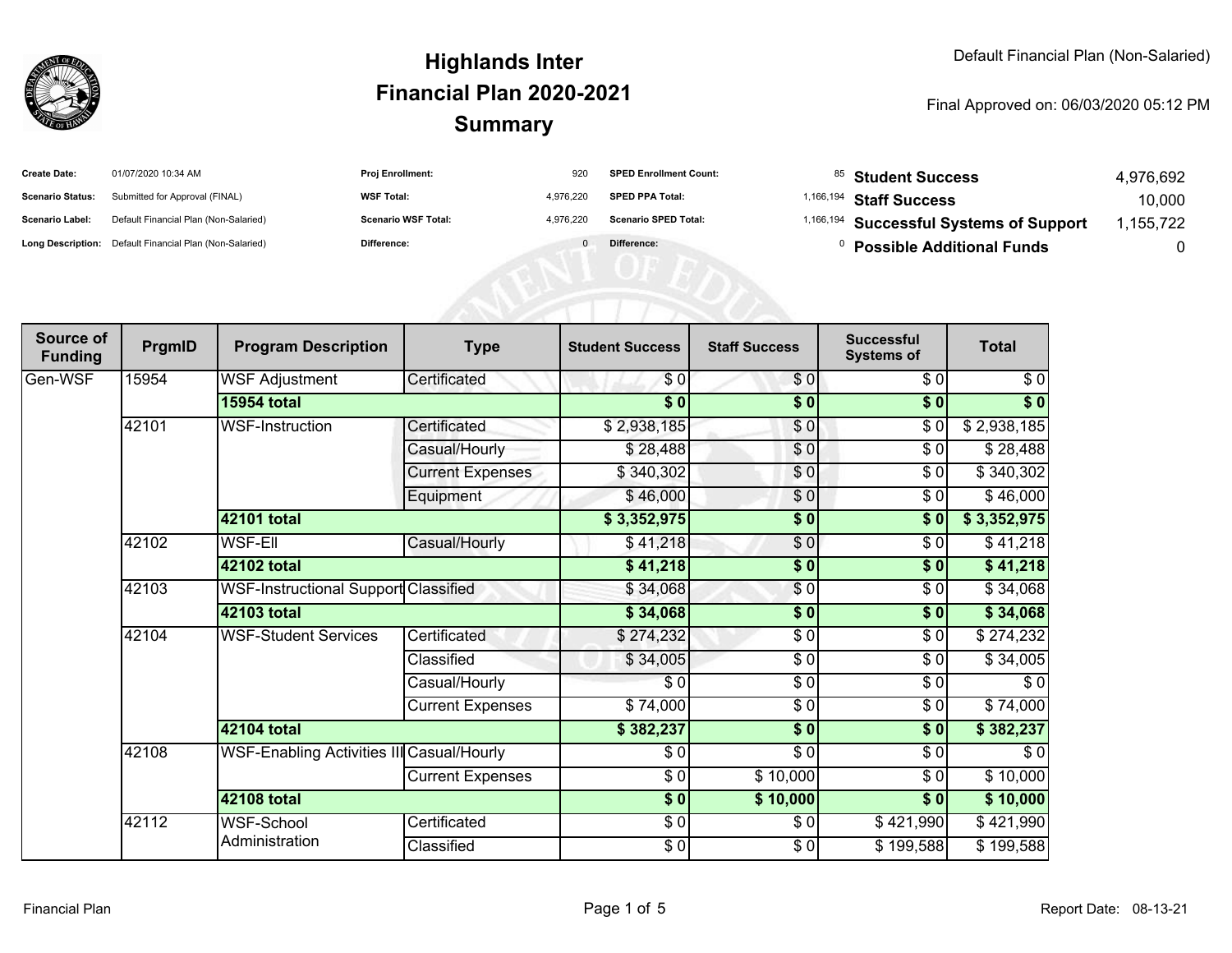

| Source of<br><b>Funding</b> | PrgmID           | <b>Program Description</b>                                 | <b>Type</b>             | <b>Student Success</b> | <b>Staff Success</b>   | <b>Successful</b><br><b>Systems of</b> | <b>Total</b>       |
|-----------------------------|------------------|------------------------------------------------------------|-------------------------|------------------------|------------------------|----------------------------------------|--------------------|
| Gen-WSF                     | 42112            | <b>WSF-School</b><br>Administration                        | <b>Current Expenses</b> | \$0                    | \$0                    | \$173,000                              | \$173,000          |
|                             |                  |                                                            | Equipment               | $\overline{S}0$        | $\overline{30}$        | $\overline{\frac{1}{5}}$               | $\overline{\$0}$   |
|                             |                  | 42112 total                                                |                         | $\overline{\bullet}$   | $\overline{\$0}$       | \$794,578                              | \$794,578          |
|                             | 42113            | <b>WSF-School Facility</b><br><b>Services</b>              | Classified              | \$0                    | $\overline{30}$        | \$302,794                              | \$302,794          |
|                             |                  |                                                            | Casual/Hourly           | $\sqrt{6}$             | $\overline{\$0}$       | \$35,350                               | \$35,350           |
|                             |                  |                                                            | <b>Current Expenses</b> | \$0                    | $\sqrt{6}$             | \$23,000                               | \$23,000           |
|                             |                  |                                                            | Equipment               | $\overline{\$0}$       | \$0                    | $\overline{\$0}$                       | $\overline{\$0}$   |
|                             |                  | 42113 total                                                |                         | $\overline{\$0}$       | $\overline{\bullet}$ 0 | \$361,144                              | \$361,144          |
|                             | Gen-WSF          |                                                            |                         | \$3,810,498            | \$10,000               | \$1,155,722                            | \$4,976,220        |
| Gen-SPED                    | 17101            | SPED Ppa - Instruction                                     | Certificated            | \$848,809              | \$0                    | \$0                                    | \$848,809          |
|                             |                  |                                                            | Classified              | \$309,906              | $\overline{S}0$        | $\overline{\$0}$                       | \$309,906          |
|                             |                  |                                                            | <b>Current Expenses</b> | \$7,479                | \$0                    | $\sqrt{6}$                             | \$7,479            |
|                             |                  | <b>17101 total</b>                                         |                         | \$1,166,194            | $\overline{\$0}$       | $\overline{\$0}$                       | \$1,166,194        |
|                             | 17131            | Special Education in<br>Regular Schools                    | Certificated            | \$0                    | $\sqrt{6}$             | \$0                                    | \$0                |
|                             |                  |                                                            | Classified              | \$0                    | \$0                    | $\overline{\$0}$                       | $\overline{\$0}$   |
|                             |                  | <b>17131 total</b>                                         |                         | $\overline{\$0}$       | $\overline{\$0}$       | $\overline{\$0}$                       | $\sqrt{6}$         |
|                             | Gen-SPED         |                                                            |                         | \$1,166,194            | $\overline{\$0}$       | $\overline{\$0}$                       | \$1,166,194        |
| Gen-Categ                   | 45005            | Reach Program                                              | <b>Current Expenses</b> | \$0                    | $\overline{\$0}$       | $\overline{\$0}$                       | $\overline{\$0}$   |
|                             |                  | 45005 total                                                |                         | $\overline{\$0}$       | $\overline{\$0}$       | $\overline{\$0}$                       | \$0                |
|                             | <b>Gen-Categ</b> |                                                            |                         | $\overline{\$0}$       | $\overline{\$0}$       | $\overline{\$0}$                       | $\overline{\$0}$   |
| Federal                     | 13025            | Middle School Uplink-DHS Casual/Hourly<br>FY <sub>19</sub> |                         | $\overline{\$0}$       | $\overline{S}0$        | $\sqrt{6}$                             | \$0                |
|                             |                  |                                                            | <b>Current Expenses</b> | $\overline{30}$        | $\overline{30}$        | $\overline{\$0}$                       | \$0                |
|                             |                  | <b>13025 total</b>                                         |                         | $\overline{\$0}$       | $\overline{\$0}$       | $\overline{\$0}$                       | \$0                |
|                             | 18085            | Essa Title III Language<br>Instruction                     | Casual/Hourly           | $\overline{\$0}$       | $\sqrt{6}$             | $\sqrt{6}$                             | $\frac{1}{\sigma}$ |
|                             |                  |                                                            | <b>Current Expenses</b> | $\overline{\$0}$       | $\overline{\$0}$       | $\sqrt{6}$                             | $\overline{\$0}$   |
|                             |                  | <b>18085 total</b>                                         |                         | $\overline{\$0}$       | $\overline{\$0}$       | $\overline{\$0}$                       | $\overline{\$0}$   |
|                             | 19978            | <b>Impact Aid-WSF</b>                                      | <b>Current Expenses</b> | $\overline{30}$        | $\overline{30}$        | $\overline{\$0}$                       | \$0                |
|                             |                  | <b>19978 total</b>                                         |                         | $\overline{\$0}$       | $\overline{\$0}$       | $\overline{\$0}$                       | $\overline{\$0}$   |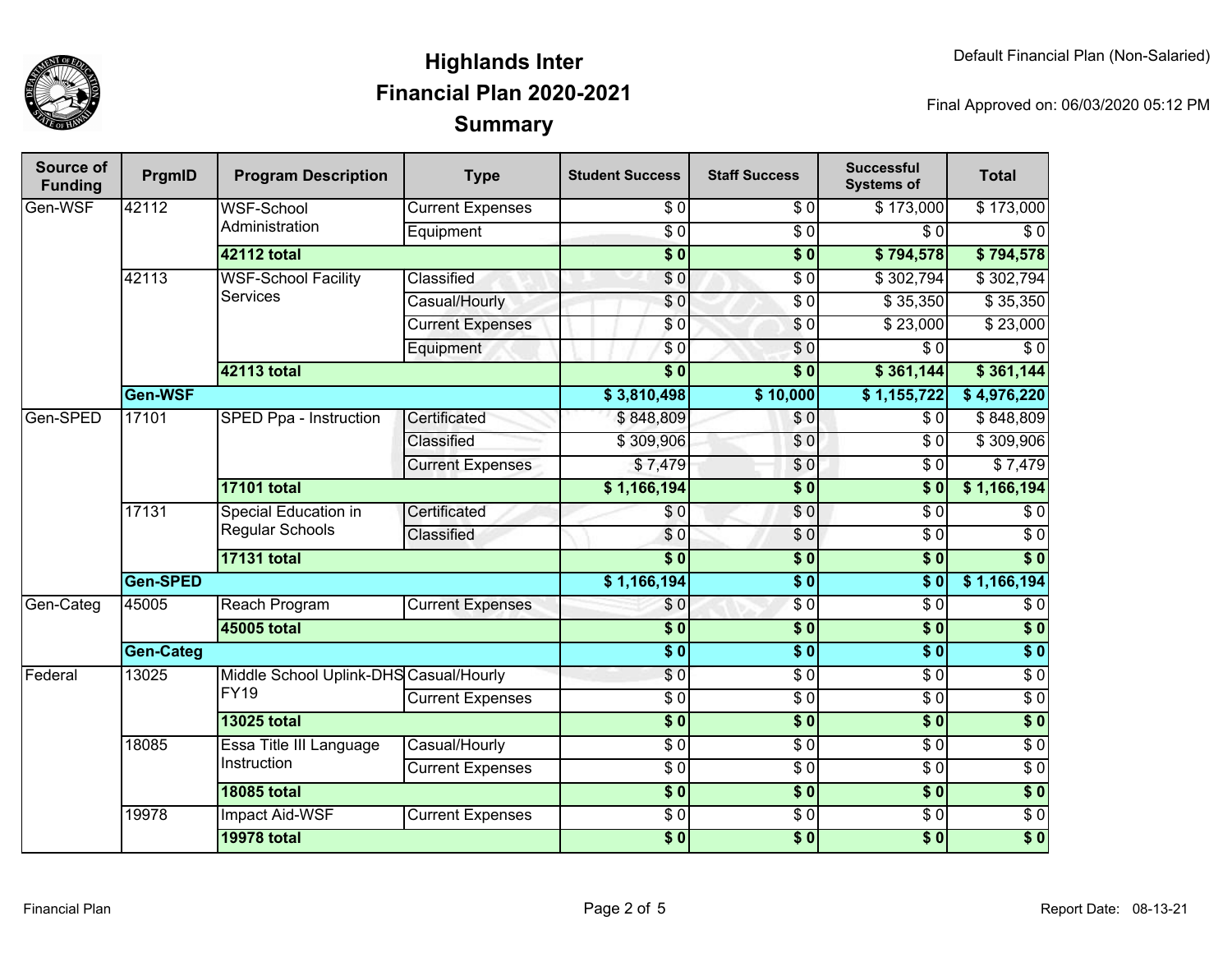

| <b>Source of</b><br><b>Funding</b> | PrgmID          | <b>Program Description</b>                           | <b>Type</b>                                   | <b>Student Success</b> | <b>Staff Success</b>        | <b>Successful</b><br><b>Systems of</b> | <b>Total</b>     |                  |
|------------------------------------|-----------------|------------------------------------------------------|-----------------------------------------------|------------------------|-----------------------------|----------------------------------------|------------------|------------------|
| Federal                            | 20657           | Essa Title IIa Targeted<br>Prof Dev                  | Casual/Hourly                                 | \$0                    | $\overline{\$0}$            | $\overline{\$0}$                       | $\overline{\$0}$ |                  |
|                                    |                 |                                                      | <b>Current Expenses</b>                       | $\overline{30}$        | $\overline{S}0$             | $\overline{\$0}$                       | $\overline{\$0}$ |                  |
|                                    |                 | <b>20657 total</b>                                   |                                               | $\overline{\$0}$       | $\overline{\$0}$            | $\overline{\$0}$                       | $\overline{\$0}$ |                  |
|                                    | 20659           | Essa Title IIa Prof Dev-<br><b>OCISS</b>             | Casual/Hourly                                 | \$0                    | $\overline{30}$             | $\overline{\$0}$                       | $\overline{\$0}$ |                  |
|                                    |                 | <b>20659 total</b>                                   |                                               | $\overline{\$0}$       | $\overline{\$0}$            | $\overline{\$0}$                       | \$0              |                  |
|                                    | 20697           | Essa Title IIa Prof Dev                              | Casual/Hourly                                 | \$0                    | $\overline{\$0}$            | $\overline{\$0}$                       | $\overline{\$0}$ |                  |
|                                    |                 |                                                      | <b>Current Expenses</b>                       | \$0                    | \$0                         | $\overline{\$0}$                       | $\overline{\$0}$ |                  |
|                                    |                 | <b>20697 total</b>                                   |                                               | $\overline{\$0}$       | \$0                         | \$0                                    | $\overline{\$0}$ |                  |
|                                    | 20698           | Essa Title lla Support<br>New Tchr & Prin            | Casual/Hourly                                 | $\overline{\$0}$       | $\frac{1}{\epsilon}$        | $\overline{\$0}$                       | $\overline{30}$  |                  |
|                                    |                 | <b>20698 total</b>                                   |                                               | $\overline{\$0}$       | $\overline{\$0}$            | $\overline{\$0}$                       | $\overline{\$0}$ |                  |
|                                    | 35913           | Sch Prgm Food Services                               | Classified                                    | \$0                    | \$0                         | $\sqrt{6}$                             | $\sqrt{6}$       |                  |
|                                    |                 |                                                      | Casual/Hourly                                 | \$0                    | \$0                         | $\overline{S}0$                        | $\overline{\$0}$ |                  |
|                                    |                 | 35913 total                                          |                                               | $\overline{\$0}$       | $\overline{\$0}$            | $\overline{\$0}$                       | $\overline{\$0}$ |                  |
|                                    | Federal         |                                                      |                                               | $\overline{\$0}$       | $\overline{\$0}$            | $\overline{\$0}$                       | $\overline{\$0}$ |                  |
| Gen-Cent                           | 35163           |                                                      | <b>Food Services-General</b>                  | Classified             | $\sqrt{6}$                  | $\sqrt{6}$                             | $\sqrt{6}$       | $\overline{\$0}$ |
|                                    |                 | Fund                                                 | Casual/Hourly                                 | \$0                    | \$0                         | $\sqrt{6}$                             | $\sqrt{6}$       |                  |
|                                    |                 | 35163 total                                          |                                               | $\overline{\$0}$       | $\overline{\$0}$            | $\overline{\$0}$                       | $\overline{\$0}$ |                  |
|                                    | <b>Gen-Cent</b> |                                                      |                                               | $\overline{\$0}$       | $\overline{\$0}$            | $\overline{\$0}$                       | $\overline{\$0}$ |                  |
| Special                            | 16350           |                                                      | Summer School - Special Casual/Hourly<br>Fund |                        | \$0                         | $\sqrt{6}$                             | $\sqrt{6}$       | $\sqrt{6}$       |
|                                    |                 | <b>16350 total</b>                                   |                                               | $\overline{\$0}$       | $\overline{\$0}$            | $\overline{\$0}$                       | $\overline{\$0}$ |                  |
|                                    | 19062           | <b>DOD-Fed Connected</b><br><b>Student Incentive</b> | <b>Current Expenses</b>                       | $\overline{30}$        | $\overline{50}$             | $\overline{30}$                        | $\overline{\$0}$ |                  |
|                                    |                 |                                                      | Equipment                                     | $\overline{\$0}$       | $\overline{S}$ <sub>0</sub> | $\overline{\$0}$                       | $\overline{\$0}$ |                  |
|                                    |                 | <b>19062 total</b>                                   |                                               | $\overline{\$0}$       | $\overline{\$0}$            | $\overline{\$0}$                       | $\overline{\$0}$ |                  |
|                                    | 35304           | Food Services-Special<br>Fund                        | <b>Current Expenses</b>                       | $\overline{\$0}$       | $\overline{50}$             | $\overline{\$0}$                       | $\overline{\$0}$ |                  |
|                                    |                 |                                                      | <b>35304 total</b>                            |                        | $\overline{\$0}$            | s <sub>0</sub>                         | $\overline{\$0}$ | $\overline{\$0}$ |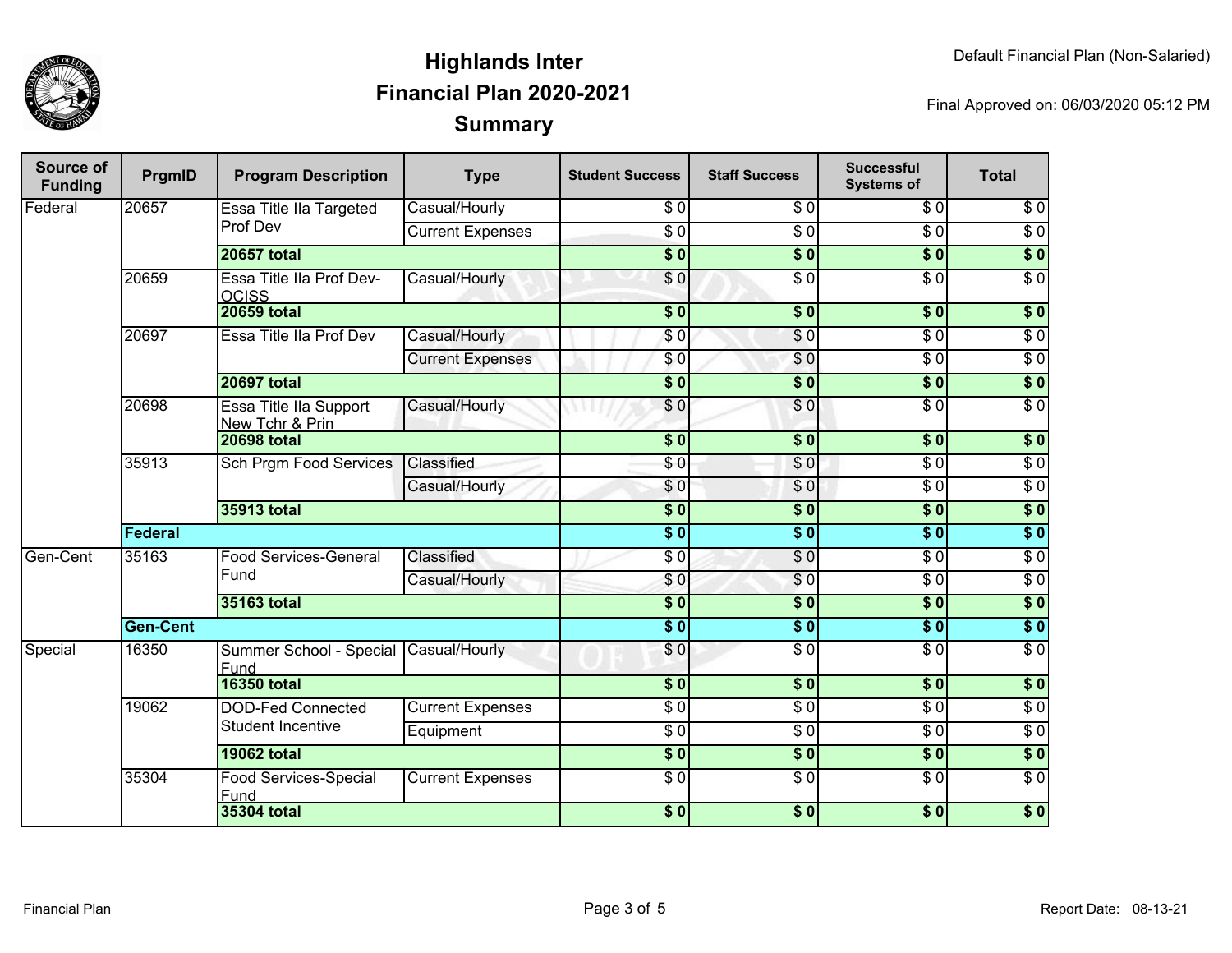

| Source of<br><b>Funding</b> | PrgmID  | <b>Program Description</b>            | <b>Type</b>             | <b>Student Success</b> | <b>Staff Success</b> | <b>Successful</b><br><b>Systems of</b> | <b>Total</b> |
|-----------------------------|---------|---------------------------------------|-------------------------|------------------------|----------------------|----------------------------------------|--------------|
| Special                     | 37307   | Use of School Facilities -<br>School  | <b>Current Expenses</b> | \$0                    | \$0                  | \$0                                    | \$0          |
|                             |         | 37307 total                           |                         | \$0                    | \$0                  | \$01                                   | \$0          |
|                             | 37310   | Use of School Facilities -<br>Complex | <b>Current Expenses</b> | \$0                    | \$0                  | \$0                                    | \$0          |
|                             |         | 37310 total                           |                         | \$0                    | \$0                  | \$01                                   | \$0          |
|                             | Special |                                       |                         | \$0                    |                      | \$01                                   | \$0          |
| <b>Grand Total</b>          |         |                                       |                         | \$4,976,692            | \$10,000             | \$1,155,722                            | \$6,142,414  |